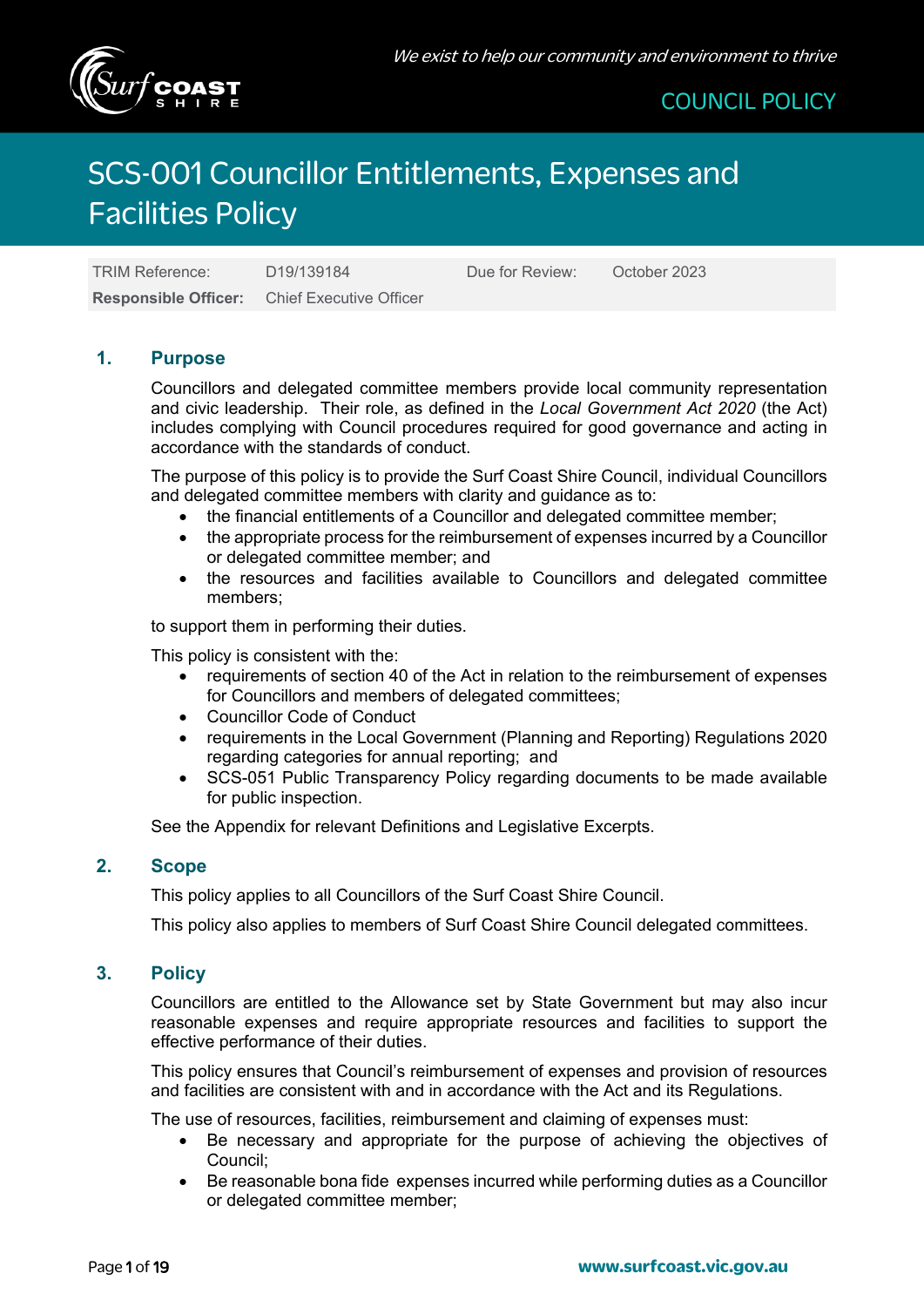

- Have regard to any relevant Acts, Regulations, Ministerial Guidelines or Council policies; and
- Be in accordance with the Councillor Code of Conduct.

### **4. Mayoral and Councillor Allowances**

In accordance with section 39 of the Act, the Mayor, Deputy Mayor and Councillors are entitled to receive an allowance while performing their duties as elected officials.

#### **4.1 Calculation of Allowances**

Allowances are set by the Victorian Independent Remuneration Tribunal. As per section 39(4) of the Act, a Council cannot pay an allowance that exceeds the amount specified in the relevant Determination of the Victorian Independent Remuneration **Tribunal** 

Mayoral and Councillor allowances include the addition of the equivalent of the superannuation guarantee (currently 9.5%) at the discretion of Council.

In relation to payment of the allowance:

- Allowances are taxable income and are paid fortnightly, in arrears.
- Payment will be made by electronic funds transfer, into an account authorised in writing by the Councillor.

Payment to a Councillor ceasing to hold office or pending an election will be calculated based on the date on which the Councillor will cease to hold office. In the event that monies have been paid in advance to a Councillor who is ceasing to hold office, any monies paid in advance of the date of cessation are to be refunded by the Councillor.

#### **5. Travel Expenses and Car Mileage Expenses**

#### **5.1 Travel Records for International and Interstate Travel**

Councillors and delegated committee members who travel overseas or interstate in an official capacity must record:

- the dates on which the travel began and ended; and
- the destination of the travel; and
- the purpose of the travel; and
- the total cost to the Council of the travel, including accommodation costs.

Councillors and delegated committee members undertaking this travel must complete a MF-002 Councillor Travel Claim Form and submit this to the EA Mayor and the Councillors (EA to Mayor) for CEO approval within 30 days of returning from the travel, or where that quarter is at the end of the Financial Year, within 14 days.

The Manager Governance and Risk will maintain a register of overseas and interstate travel on behalf of Council.

This register will be available for public inspection.

#### **5.2 Use of Private Vehicle for Eligible Council Business**

Councillors and delegated committee members are encouraged to use Council vehicles for Eligible Council Business (as defined) except where this is not practical.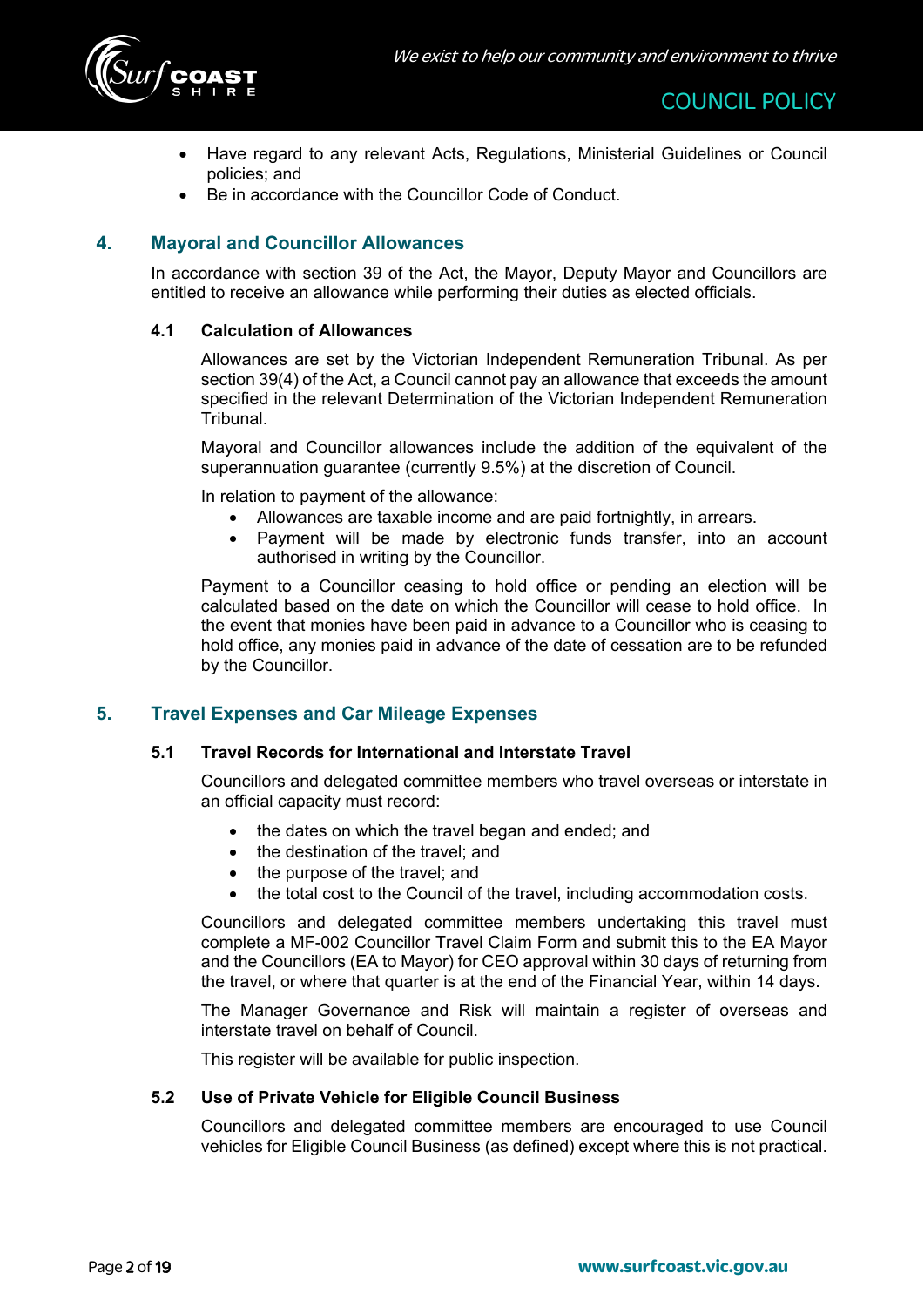

Use of a council vehicle will be reported as per standard rates applicable to a mileage claim. In the absence of a log book the report will be based on an estimate of kilometres based on origin and destination.

Where the return trip is 500kms or more, Councillors and delegated committee members will use a Council vehicle arranged on their behalf by the EA to Mayor. Any exception must be approved by the CEO in advance of the travel for a car mileage claim to be approved.

Council does not accept responsibility for loss or damage to a Councillor's or delegated committee member's private vehicle when used for performing duties as a Councillor or committee member when the travel does not directly relate to Eligible Council Business.

Private vehicles are not covered by Council's insurance policy.

Where private vehicles are used by Councillors and delegated committee members on Eligible Council Business:

- The vehicle must be comprehensively insured by the owner of the vehicle.
- The vehicle must be roadworthy.
- The owner of the vehicle must be able to prove the vehicle is registered, comprehensively insured and roadworthy.
- The owner of the vehicle must notify their insurance company that the vehicle is being used for work purposes.
- The reimbursement rate paid by Council for the use of privately owned vehicles used on Council business includes a component for the cost of the owner insuring the vehicle being used.
- Councillors and delegated committee members may be eligible for reimbursement of their personal excess in the event of an accident in a personal car when being used for Eligible Council Business purposes. Councillors and delegated committee members should contact Council's Coordinator Risk Management and Legal Services to confirm eligibility following an incident.

#### **5.3 Car Mileage Claims**

Councillors and delegated committee members are eligible to claim car mileage expenses when using their private vehicles to attend to Eligible Council Business. Travel is measured to and from their main Surf Coast Shire residence (or Surf Coast Shire rateable property).

- Councillors and delegated committee members will be entitled to a rebate for kms travelled while using their own vehicles in accordance with the Australian Taxation Office (ATO) rate upon receipt of a duly completed MF-001 Car Mileage Claim Form authorised by the Chief Executive Officer (CEO).
- Mileage claimed in relation to Eligible Council Business must be documented in Councillors' and delegated committee members' diaries in sufficient detail to be able to be independently substantiated for audit purposes.
- Councillors and delegated committee members must maintain a vehicle log book, or some appropriate form of written or digital record in relation to the use of their private vehicle in the course of conducting Eligible Council Business, including recording:
	- o total kms travelled;
	- o relevant locations of the travel supported by relevant odometer readings;
	- o the date of travel; and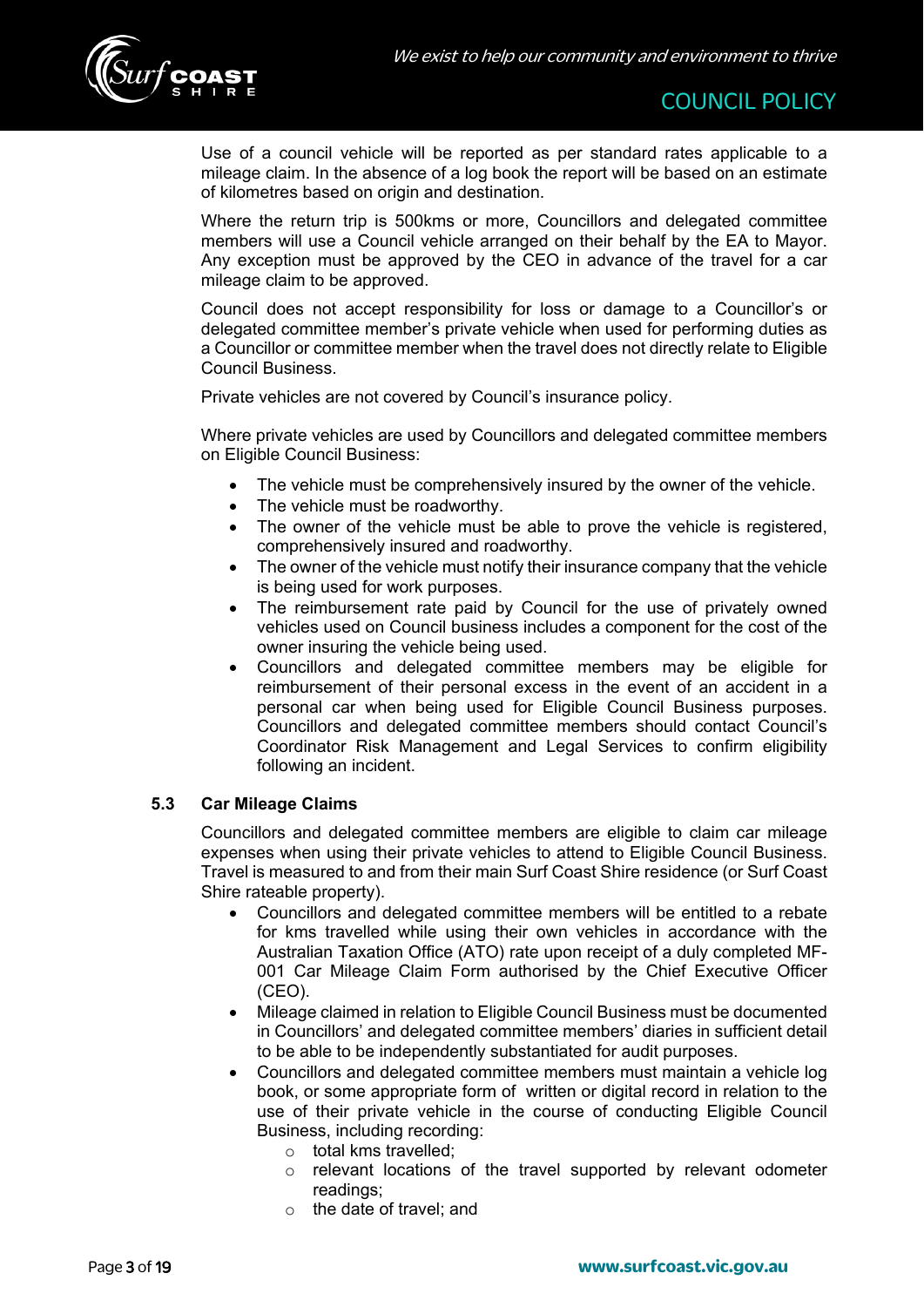

 $\circ$  the purpose of the travel

The record must be made available for inspection on request for audit purposes.

- Car Mileage Expense claims are to be completed using Form MF-001 on a quarterly basis within 30 days of the end of the quarter, or where that quarter is at the end of the Financial Year, within 14 days.
- Travel is to be undertaken as efficiently as possible.

#### **5.4 Private Use of Council Vehicles**

Other than the Mayor, no Councillor or delegated committee member is to use a Council vehicle for private use.

The Mayor may authorise another Councillor to use the Council vehicle, allocated for use by the Mayor, in relation to the conduct of duties concerning Eligible Council **Business** 

The Mayor may not authorise another Councillor to use the Council vehicle allocated for use by the Mayor, for private use.

#### **5.5 Classes of Transport**

In the event that Councillors or delegated committee members access other means of transport in the performance of their duties concerning Eligible Council Business, the following classes of transport apply:

- Aircraft travel in economy class including, where available, the use of a flexible fare class for any inbound flight. Under this provision, the most economical fare should be chosen, provided that the departure and/or arrival times are reasonable.
- Hire car up to standard 6 cylinder vehicle
- Train or bus travel in economy class
- Standard taxi or rideshare service

#### **5.6 Transport Choices and Transport Expense Reimbursement**

Transport expense reimbursement applies when a Councillor or a delegated committee member is attending Eligible Council Business.

Council encourages the use of public transport in the first instance as a cost effective mode of transportation and to reduce greenhouse gas emissions. Councillors and delegated committee members are to pay the public transport fare and seek reimbursement using MF-002 Councillor Travel Claim Form.

Where public transport is not appropriate, if possible, Council's vehicle fleet should be used. This should be booked by the EA to Mayor.

If a taxi, Uber or another rideshare option is unavoidable then the Councillor or delegated committee member will pay the applicable fare, and seek reimbursement using MF-002 Councillor Travel Claim Form, providing the applicable receipt.

#### **5.7 Other Incidental Travel Expenses**

Councillors and delegated committee members may be eligible to claim other incidental expenses when using their private vehicles on Eligible Council Business including:

- Parking expenses
- Toll fees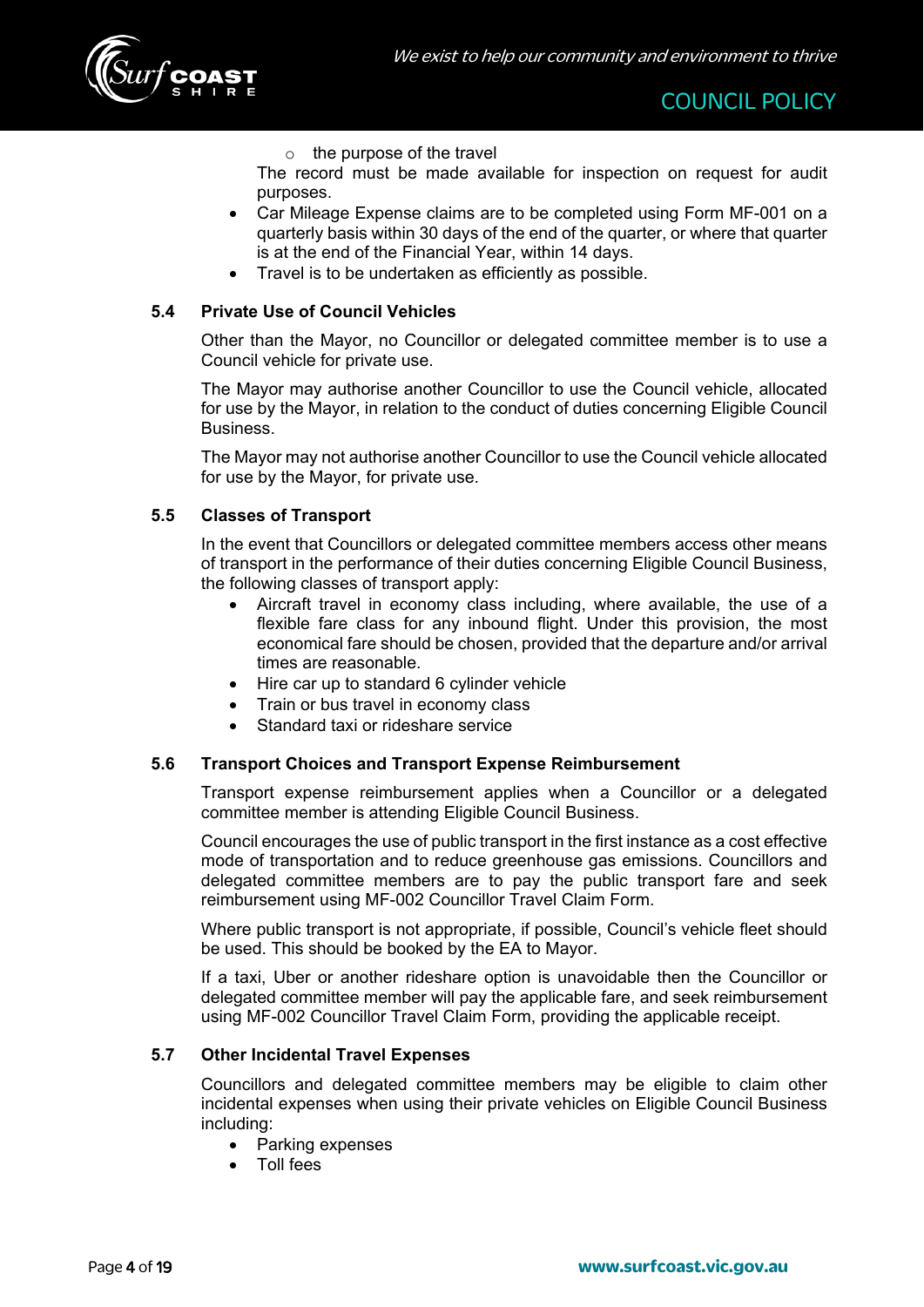

Councillors and delegated committee members are not entitled to claim the cost of any traffic infringements, penalties, parking tickets or similar expenses.

Councillors and delegated committee members should seek reimbursement of eligible expenses by completing the MF-002 Councillor Travel Claim Form, attaching the applicable receipts, and submitting this to the EA to Mayor within 30 days of the end of the quarter, or where that quarter is at the end of the Financial Year, within 14 days.

Where travel has been overseas or interstate, associated incidental travel costs must be completed in accordance with clause 5.1 of this policy.

#### **5.8 Meals and Accommodation Connected with Travel**

Councillors and delegated committee members may claim the reasonable costs of:

- reasonable meal expenses (excluding alcohol) for the duration of any travel in the course of performing Eligible Council Business. This does not include the cost of meals for partners, guests or families of Councillors or delegated committee members;
- appropriate accommodation when interstate or overseas, that has been selected by the CEO or their delegate and booked by the EA to Mayor or an officer authorised by the CEO, will be available from the day prior to commencement day and each day on which events involving Eligible Council Business are held. This does not include any additional costs of accommodation for partners, guests or families of Councillors or delegated committee members.
- Councillors and delegated committee members may request accommodation for a night where Eligible Council Business is being conducted:
	- a) at a location more than 200kms from the Councillor's or delegated committee member's main residential address by road and:
		- i. is commencing at or before 9am; or
			- ii. is concluding after 5pm; or
		- iii. exceeds more than 5 hours in length
	- b) in Melbourne, or at a location more than 100kms from the Councillor's or delegated committee member's main residential address by road, and:
		- i. is commencing at or before 7am; or
		- ii. is concluding after 9pm; or
		- iii. exceeds more than 8 hours in length
- Accommodation at the conference, training or meeting venue is preferable for safety related reasons
- Reasonable travel and meal allowance expenses will be reimbursed by completing MF-002 Travel Claim Form and submitted to the EA to Mayor on a quarterly basis within 30 days of the end of the quarter, or where that quarter is at the end of the Financial Year, within 14 days of completion of travel.
- Reasonable travel and meal allowance expenses will be reimbursed with reference to guidelines such as the current recommended allowances published by the ATO.
- Incidentals do not include personal expenses including mini bar, newspapers, personal phone calls, pay-per-view entertainment, etc. Personal expenses will not be reimbursed to the Councillor or delegated committee member. In any case where a personal expense has been charged to Council, these costs will be recovered from the Councillor through the debtor invoice process.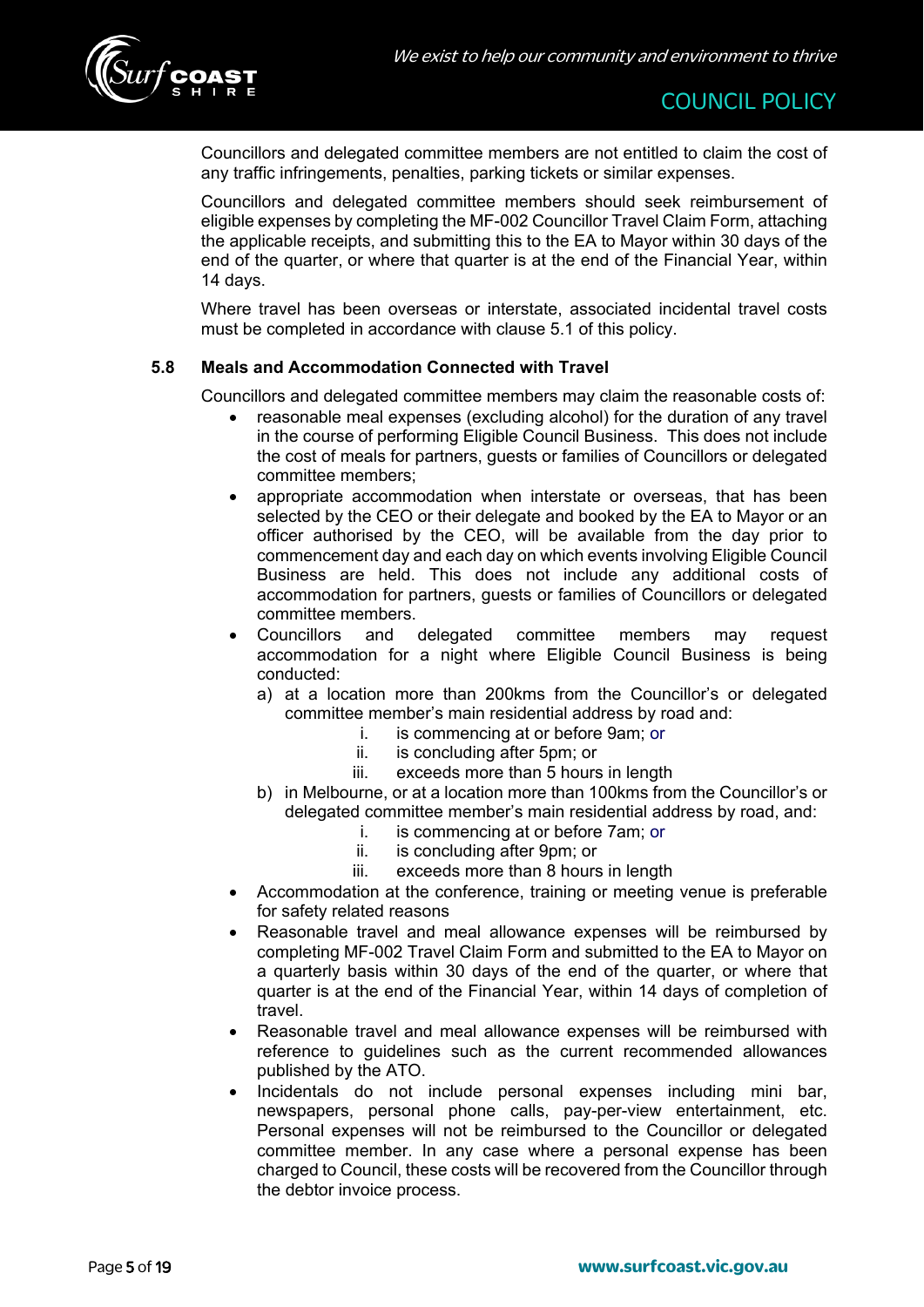

#### **5.9 Reimbursement Issues**

In any case where a Councillor or delegated committee member is unable to provide a receipt of costs incurred whilst travelling on Eligible Council Business, a statutory declaration may be accepted by the CEO.

Appropriate and sufficient reasoning for being unable to produce a receipt must be provided by the Councillor or delegated committee member and it will be at the CEO's discretion whether a statutory declaration will be accepted.

#### **6. Childcare and Carer Expenses**

Council will reimburse the cost of necessary childcare and carer expenses incurred by Councillors and delegated committee members in the course of performing duties associated with Eligible Council Business.

#### **6.1 Childcare Expenses**

Councillors and delegated committee members may claim reimbursement of reasonable childcare expenses in respect of the care of an immediate family member or member of their household, up to and including the age of 14 years, where they or their domestic partner is the primary care giver.

Childcare costs are not eligible for reimbursement if paid to a person who normally or regularly resides with the Councillor or delegated committee member, except where a live in (professional) helper, such as a nanny, is required to work extra time at extra expense because of their performance of duties.

#### **6.2 Carer Expenses**

Councillors and delegated committee members may claim reimbursement of reasonable carer expenses if they are a carer in a care relationship, within the meaning of section 4 of the *Carers Recognition Act 2012*.Carer costs are not eligible for reimbursement if paid to a person who normally or regularly resides with the Councillor or delegated committee member, except where a live in (professional) helper is required to work extra time at extra expense because of their performance of duties.

#### **6.3 Process for Making a Claim**

Claims for reimbursement should be made using the MF-004 Councillor Child and Special Care Reimbursement Form.

Councillors and delegated committee members will be reimbursed for childcare expenses or carer expenses at a reasonable amount approved by the CEO having considered all relevant circumstances of the particular care event.

Claims must be accompanied by a receipt from the care provider showing the date and time care was provided, and detail the reason that care was needed on each occasion.

Such expenses are to be claimed on a quarterly basis within 30 days of the end of the quarter or where that quarter is at the end of Financial Year, within 14 days.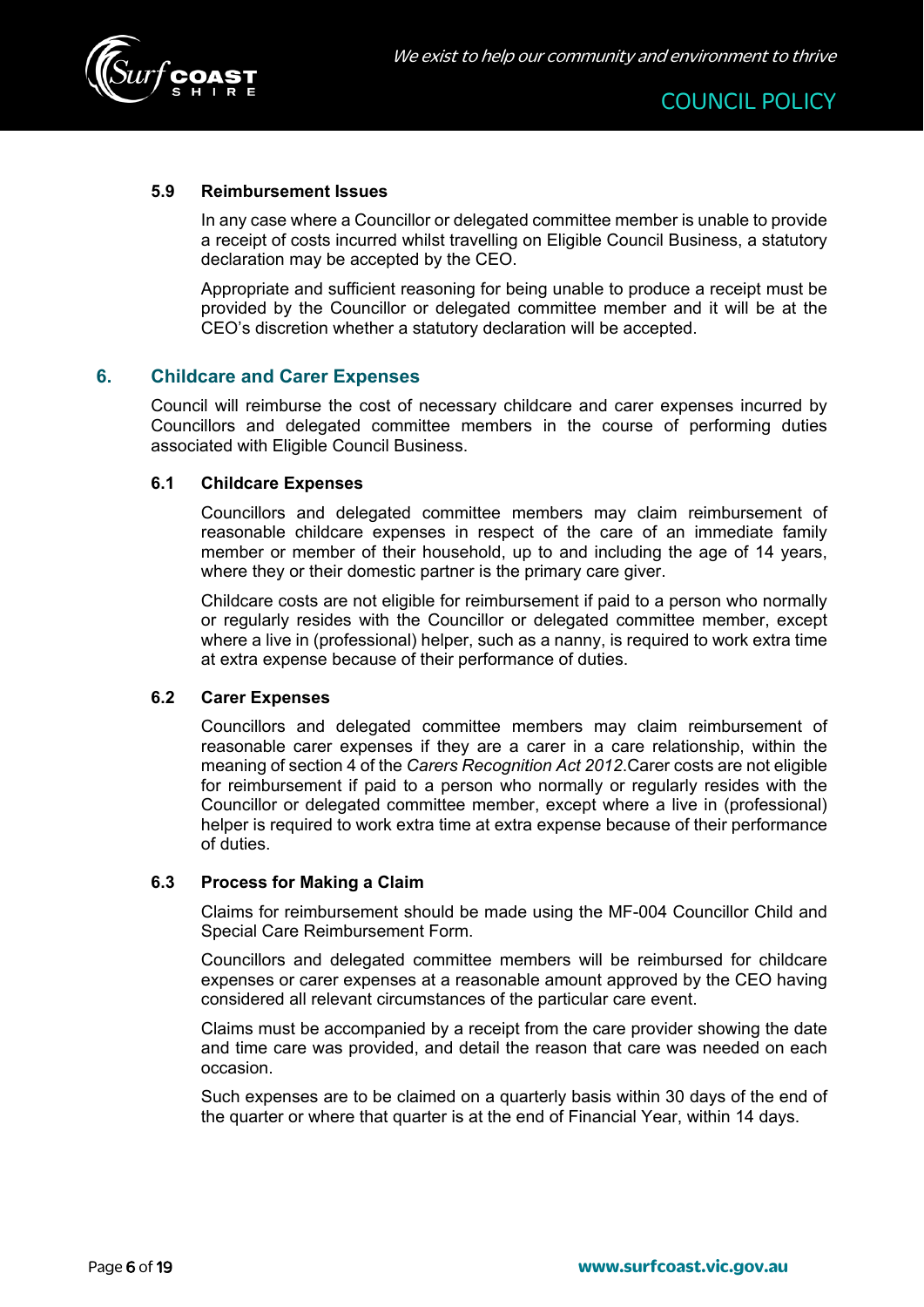

### **7. Information and Communication Technology Expenses**

Councillors are entitled to the following information and communication resources to support their performance of duties of Eligible Council Business.

#### **7.1 Equipment Provided**

The following equipment will be provided to each Councillor for use related to Eligible Council Business during their term of office:

- A portable computer (which is compatible with the corporate network) including mobile wireless internet access;
- Relevant computer software:
- A mobile phone in good working order;
- Business cards; and
- A name badge.

Council will arrange for the installation and maintenance of relevant equipment and provide any associated products required for their operation.

Equipment is provided as part of the Councillor induction process and all queries regarding provision or maintenance of equipment should be addressed to the EA to Mayor.

Accessories or services beyond the standard equipment referred to in this clause may be provided upon written request to the CEO. The additional cost of any accessories provided may be charged to the Councillor.

#### **7.2 Usage Requirements and Restrictions**

Mobile phone usage is restricted to domestic calls; international calls are not to be made unless first authorised by the CEO, and must directly relate to the performance of duties associated with achieving the objectives of Council and comply with the mobile phone management procedure.

Where the mobile phone plan allows for unlimited local calls and texts at no extra cost, Councillors will be advised of this and may choose to use the phone for private local telephone call and text usage.

Councillors should note that use of Council's information and communication technology and corporate network, including the internet, must be in accordance with ISP-006 Information Security Policy - Councillors. All internet usage and telephone and text log data may be monitored by Council to ensure compliance.

All mobile phone and internet usage connected with Council property must be in accordance with Council policies and the Councillor Code of Conduct.

The Manager Information Management will maintain a register of all equipment provided to Councillors for Council business. Such equipment is returnable to Council on completion of tenure of the particular Councillor and must be in good condition, subject to fair wear and tear.

This register will be available for public inspection.

#### **7.3 Private and other Usage Recoupment**

Except as allowed or authorised in this policy, each Councillor must reimburse the direct costs of any private use of these facilities/equipment to Council, using form MF-007 Councillor Reimbursement of Expenses Form.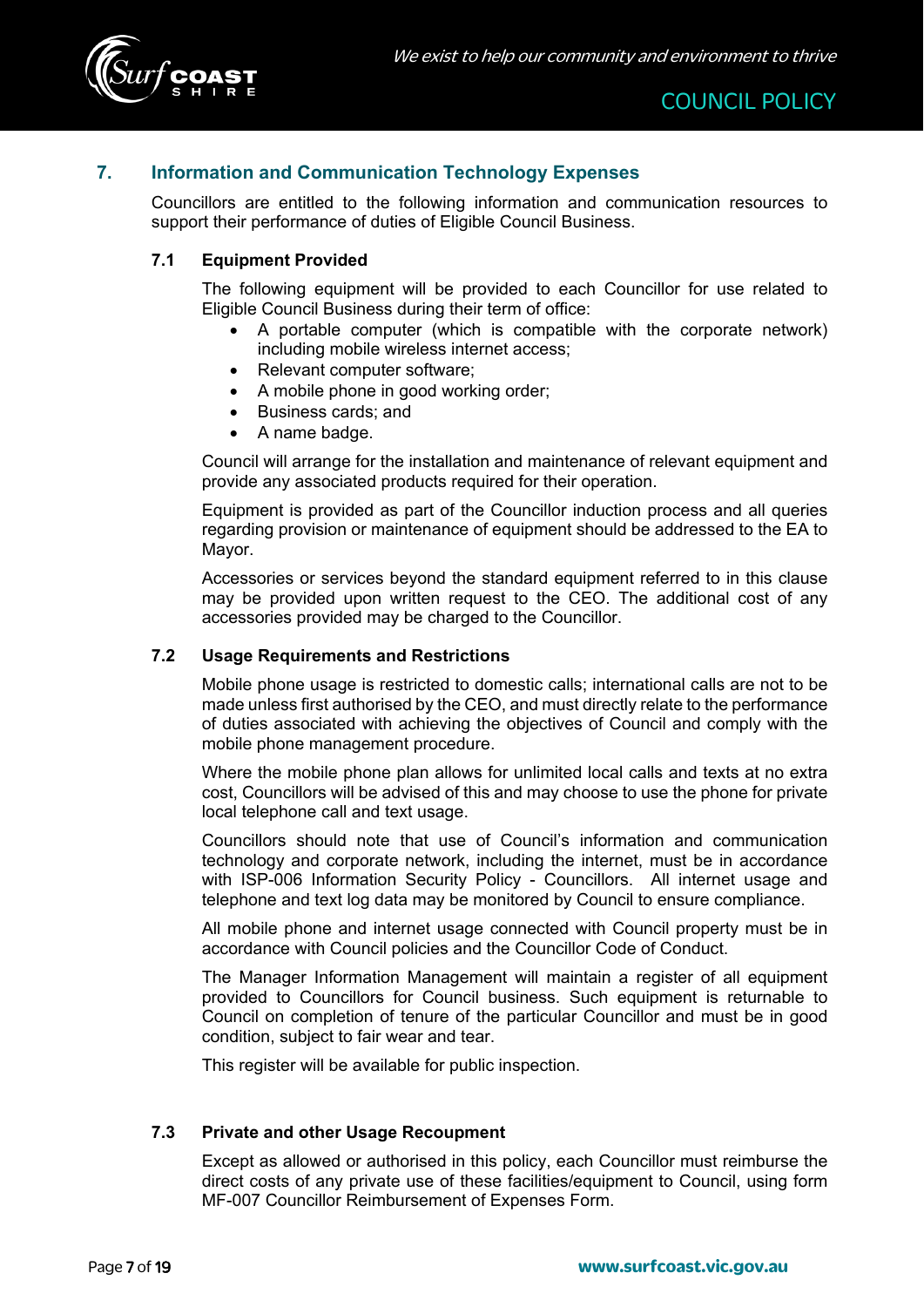

Where Councillors are appointed to regional bodies as a representative of Council, Councillors are to discuss the usage and possible contribution by these bodies with the CEO prior to commencement of the appointment.

#### **7.4 Council Papers**

Council will digitally/electronically deliver Council meeting agendas and minutes, and other papers to Councillors.

#### **7.5 Inward Mail**

All mail received by Councillors is deemed to be Council business and will be opened by Council's Records Management staff except for mail marked 'private and confidential'. Councillors must not ask any person or organisation to send private mail to them via the Council address.

#### **7.6 Outward Mail**

When communicating with constituents, Councillors are encouraged to use electronic formats where possible.

Councillors must exercise care to ensure that correspondence does not commit Council funds or convey a position which is contrary to that adopted by Council.

Letterhead paper or electronic letterhead, incorporating the Council logo, must be used for all official Council related correspondence in accordance with the Media Policy.

Letterhead incorporating the Council logo must not be used for personal correspondence.

Each Councillor may leave up to 50 standard mail items or equivalent per month cumulative within each financial year for postage through the Australia Post system. This limitation does not apply to correspondence related to formal Council business.

Mail must be contained within Surf Coast Shire envelopes and coordinated through the Shire offices by the EA to Mayor. Mail posted in Surf Coast Shire envelopes must be accompanied by a completed Australia Post mailing statement. The cost of postage will be published as part of that Councillor's quarterly expense report.

Mail posted outside of the above requirements will require stamps for which Councillors will not be reimbursed.

Council letterhead must not be used in relation to a Council Election and Councillors need to remain mindful of caretaker provisions that apply in the lead up to an election.

#### **8. Conference and Training Expenses**

Councillors may attend professional development and training programs, conferences or meetings. The approval of any training, conference or meeting attendance will be based on its relevance to the role and professional development of the Councillor.

#### **8.1 Annual Monetary Limitations**

Attendance by any Councillor at any local, interstate or overseas meetings, conferences or training up to a total cost to Council of \$3,000 may be approved by the CEO.

Expenditure by a Councillor must not exceed \$3,000 in any given financial year, with the exception of approved Australian Institute of Company Directors (AICD) training.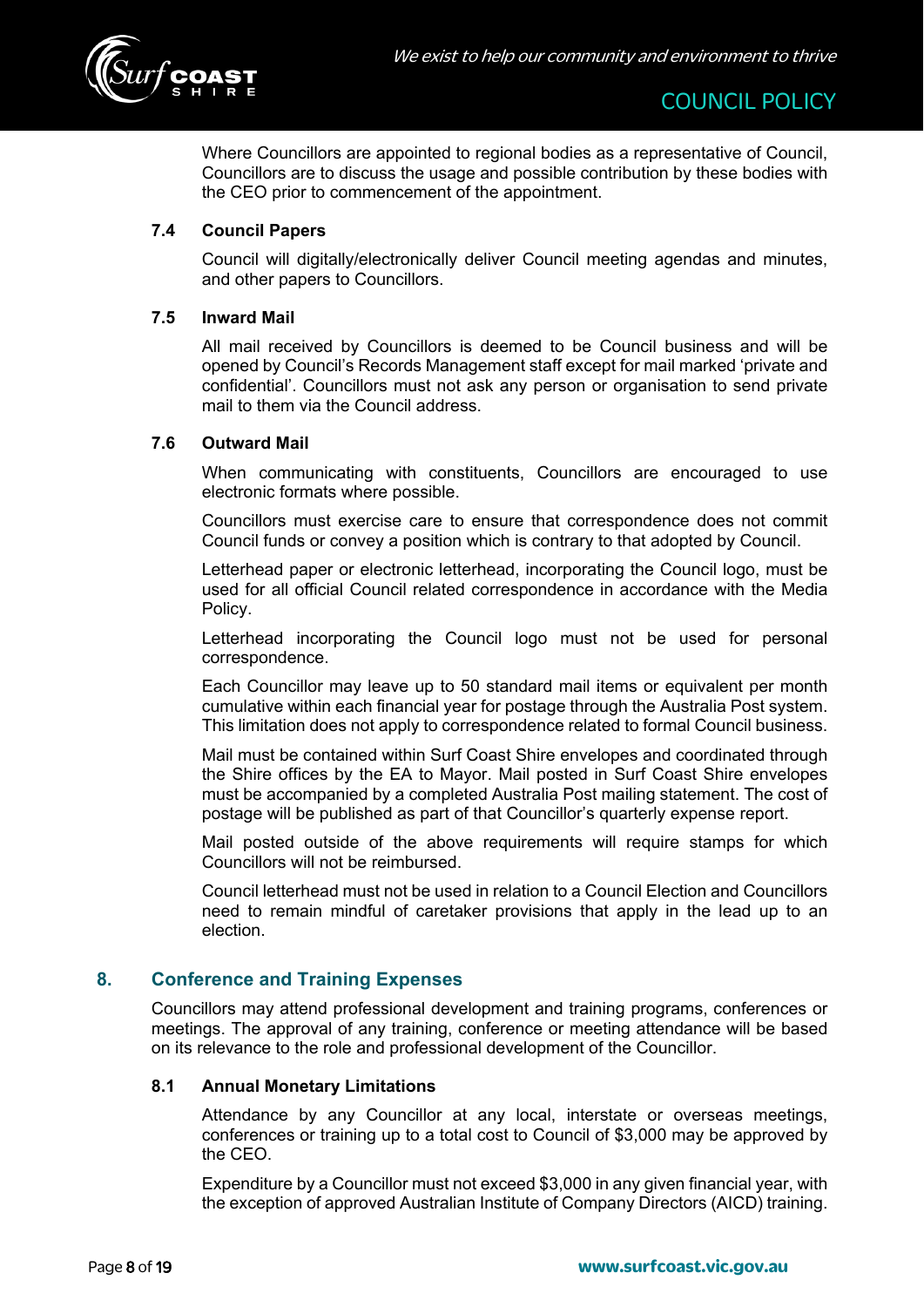

Attendance by a Councillor at local, interstate or overseas meetings, conferences or training where the total cost exceeds \$3,000, or the total expenditure incurred by that Councillor in the financial year will exceed \$3,000, must be subject to approval by Council Resolution.

#### **8.2 Accommodation**

Accommodation of a reasonable standard necessarily required for attendance at any approved training, conference or meeting will be booked by the EA to Mayor at the site of the training, conference or meeting or at a suitable, safe, nearby accommodation centre.

#### **8.3 AICD Course and Membership**

During their term, all Councillors will be entitled to complete the Company Director course provided by the AICD provided that:

- the course is completed in the first two years of their term in office; or
- there is at a minimum twelve months remaining of their term of office as at the completion date of the course.

Council will pay Councillors' AICD annual standard membership fees during their term of office. It is the Councillor's responsibility to personally pay the initial joining fee (unless it is part of the AICD course funded by Council) and any additional fees.

#### **8.4 Application Process**

Application to attend any local, interstate or overseas meetings or conferences involving Council expenditure must be made by completing MF-003 Councillor Application to Attend Training or Conference.

Council will pay registration fees for attendance at approved meetings, training or conference sessions. Other related travel, meal, accommodation and related expenses may be claimed as outlined in this policy.

Applications within budgetary requirements to attend relevant training, conferences and meetings will not be unreasonably refused.

#### **9. Resources and Facilities**

The following additional resources and facilities are provided to support Councillors performing their duties while undertaking Eligible Council Business and discharging duties of civic office.

#### **9.1 Office of the Mayor**

The Office of the Mayor operates to provide those functions of the Council carried out by the Mayor. It is allocated a budget by Council on an annual basis to allow the Mayor to fulfil their civic role. Within that budget, staff and other resources maybe employed as considered appropriate.

Any expenses incurred by the Mayor, or person nominated by the Mayor to fulfil the civic role as partner of the Mayor, shall be deemed to be expenses of the Mayor.

Council will provide the Mayor with a fully registered, insured, maintained and fuelled vehicle for their use on official duties and for reasonable private use.

Use of a Council motor vehicle will be in accordance with Council's Motor Vehicle Policy, as amended from time to time.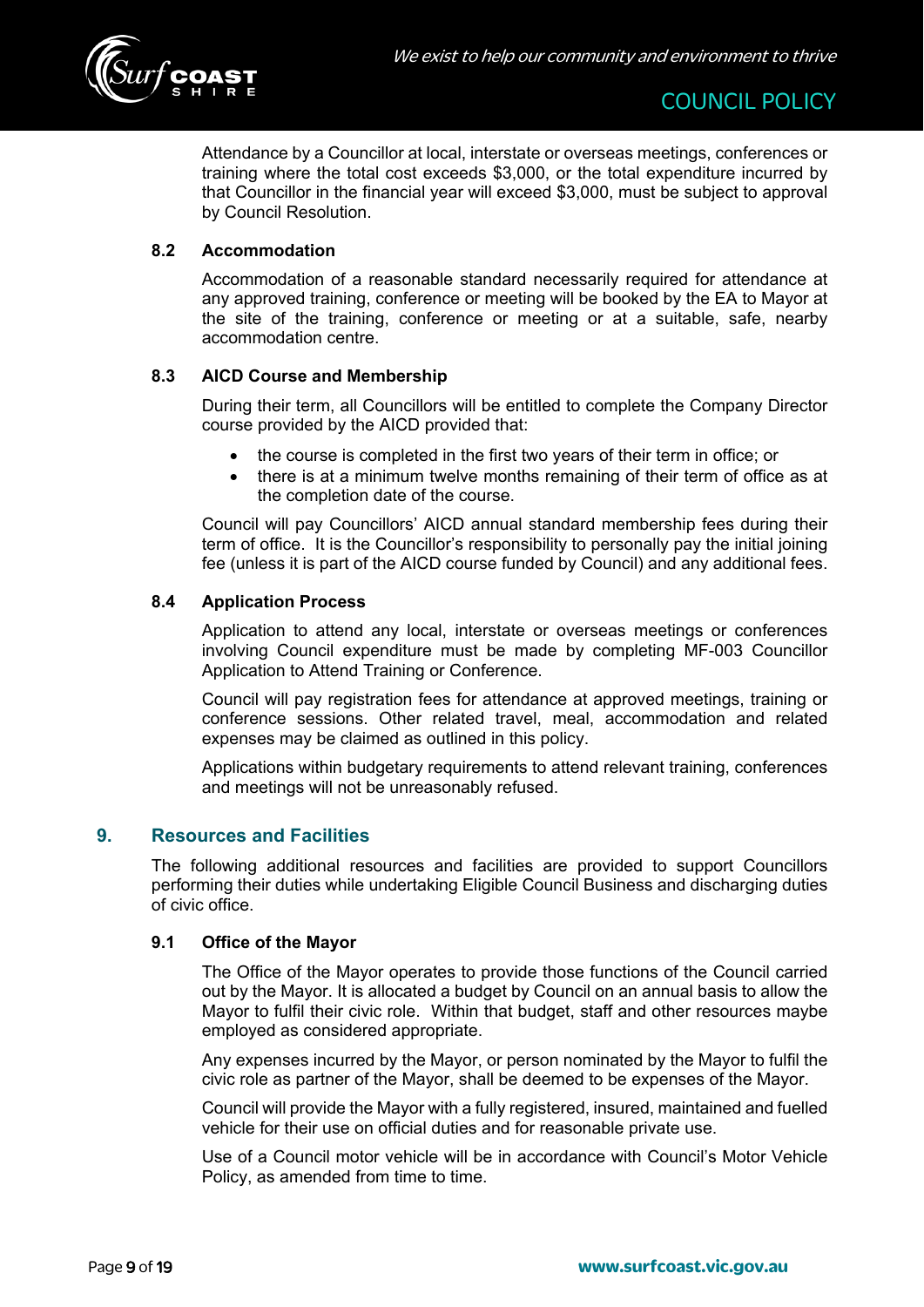

Council will provide the following facilities for the Office of the Mayor:

- Office suitably equipped with quality furniture and shelving, including desk and meeting table
- Mobile phone
- Executive assistance and other administrative support during normal office hours as required, and any other necessary administrative assistance to enable the Mayor to carry out the duties of civic office.

#### **9.2 Building Access and Parking**

Each Councillor will receive a swipe card allowing the Councillor to access the areas normally available to Councillors in the Shire Offices at 1 Merrijig Drive, Torquay, during normal business hours.

Where a Councillor attends the Shire Offices out of normal office hours, the Councillor must ensure that the premises are secure during and following their attendance.

Councillors must not allow third parties access to the Shire Offices without first obtaining the express permission of the CEO.

Car parking is available to Councillors at Shire Offices at no cost.

#### **9.3 Insurance**

Councillors are covered by the following Council insurance policies on a 24-hour, 7 day a week basis, while performing Eligible Council Business and discharging the duties of civic office:

- Council's workers compensation insurance
- Councillors and Officers Liability Insurance
- Travel insurance for interstate and international travel.

Council will pay the insurance policy excess in respect of any claim made against a Councillor arising from Eligible Council Business where any claim is accepted by Council's insurers, whether defended or not.

Council equipment provided to Councillors to assist in performing their role, is covered for damage or theft under Council's insurance policies. Councillors are expected to exercise due care in protecting the equipment from damage or theft.

Councillors must notify the CEO as soon as possible after they become aware of a potential claim.

#### **9.4 Provision of Hospitality**

The Mayor, on behalf of the Council, can provide Hospitality (as defined) to groups or individuals who are regarded as key stakeholders with whom the Council seeks to develop closer or more effective working relationships or to further Council's interests and objectives.

There may be occasions when it is necessary and appropriate for Council Hospitality to a particular group or individual to be provided by a Councillor other than the Mayor. Such proposals are to be discussed and approved by the Mayor and CEO prior to the occasion.

The CEO may approve the provision of alcohol at the cost of Council, in addition to Hospitality provided to groups or individuals who are regarded as key stakeholders of Council, or at any Civic Function, where the benefits to the community are documented by the CEO prior to approval of the Event. All Councillors are expected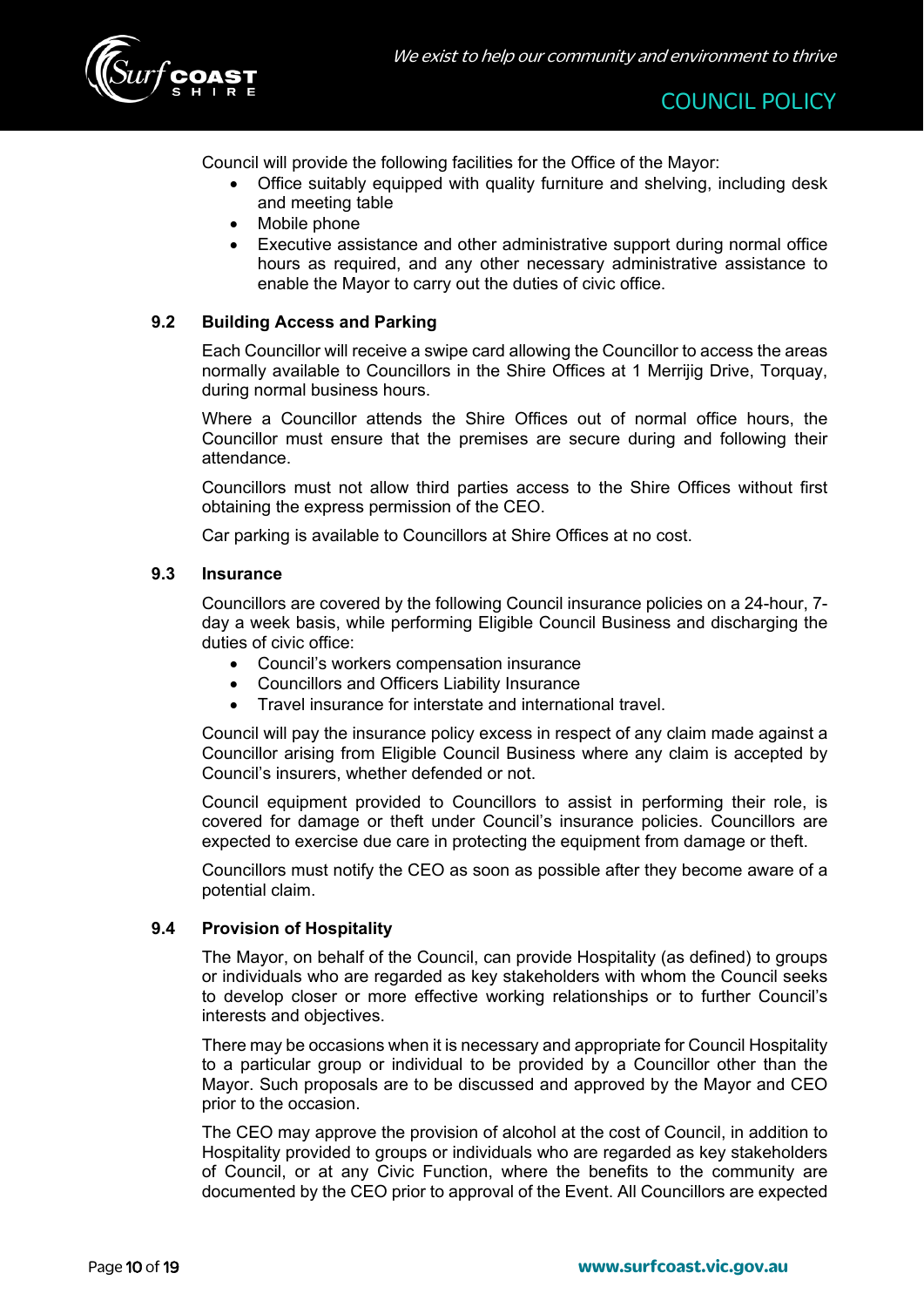

at such functions to display a high standard of civic leadership regarding the responsible provision and usage of alcohol.

Councillors are not to incur and will not be reimbursed for any Hospitality provided without prior approval.

Where approved Hospitality is provided outside of Council facilities, Council will not reimburse any Councillor the cost of any alcohol provided during that Hospitality.

#### **9.5 Meals and Refreshments – Councillor Briefings and Council Meetings**

Councillors will be requested to inform the EA to Mayor of any dietary requirements or preferences at the commencement of their term of office, and to advise of any alterations to those requirements or preferences during the course of their term.

#### **Refreshments**

Councillors will have access to Refreshments (as defined) at all times while on Council premises.

#### **Meals**

Where Council meetings or briefings are held at times which extend through normal meals times, Councillors and relevant officers will be provided with suitable Meals (as defined) served on the premises.

Councillors and Officers will be notified, of the meal arrangements for such meetings. Appropriate meals will be arranged by the EA to Mayor.

#### **9.6 Meeting Rooms and Councillor Lounge**

The Civic Council Office includes a Councillors' Lounge reserved for exclusive use by Councillors. This room is equipped with computer access and is suitable for office work, reading, and research and small meetings.

Other meeting rooms at the Council office can be booked for use by Councillors to conduct meetings during and after office hours through the EA to Mayor.

Meeting equipment can be made available for meetings upon request.

Other venues owned and controlled by Council can be used (subject to availability) by Councillors for activities, meetings, interviews and other functions associated with the performance of their role as Councillors. The EA to Mayor can assist in the booking of these meeting rooms and venues. Meeting equipment can be made available for meetings upon request.

#### **9.7 Administrative Assistance**

Limited typing/secretarial administration assistance will be made available to Councillors for work directly related to the performance of duties of Eligible Council **Business** 

Where Councillors wish to use the services of a courier service for a reason directly related to the performance of duties and Eligible Council Business, this should be arranged by the EA to Mayor.

All administrative assistance should be coordinated through the EA to Mayor and approved by the CEO.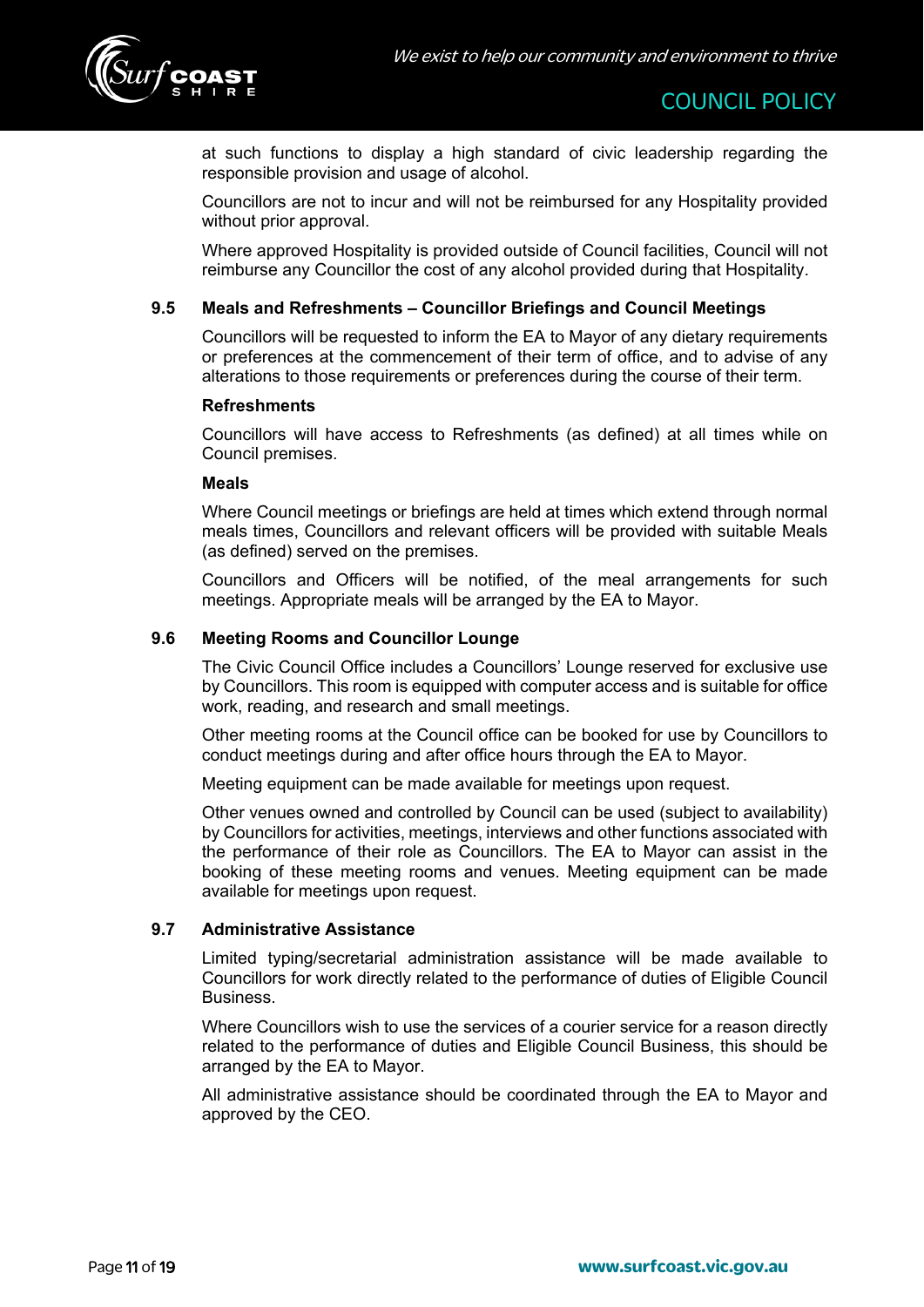

#### **9.8 Timing of Claims for Expenses**

Where a quarterly claim for reimbursement pursuant to this policy directly follows 30 June in any year, Councillors are to submit that quarter's claim within 14 days of the end of that quarter.

In all other quarters, Councillors should submit requests for reimbursement within 30 days of the end of that quarter.

Where a Councillor has completed their term or ceased to hold office for any reason, claims for expenses pursuant to this policy must be submitted within 30 days of the date of cessation of office.

Excessive and/or unreasonable delay in lodging timely claims for reimbursement of any eligible costs or expenses in accordance with the requirements set out in this policy may result in such claims being denied at the discretion of the CEO.

#### **10. Other Expenses Not Elsewhere Covered**

#### **10.1 Legal Expenses**

Other than by specific Council resolution or in accordance with a Council policy, any legal expenses incurred by a Councillor or delegated committee member will be the responsibility of that individual.

Councillors and delegated committee members may discuss potential claims on a case by case basis with the CEO who will work with the Coordinator Risk Management and Legal Services to determine if an insurance claim is applicable.

#### **10.2 Other Expenses**

Any claims for expenses not specifically covered by this policy must first be referred to the CEO for authorisation/approval before being submitted.

Councillors and delegated committee members are encouraged to discuss in advance with the CEO any event, meeting or other gathering where there is the potential for incurring expenses so that:

- i. The appropriateness of potential claims can be considered; and
- ii. Any available cost saving measures can be put in place.

#### **11. Recoupment of Private Expenses**

Councillors and delegated committee members must reimburse the direct costs of any private use of home/workplace facilities to Council unless there is an exception applying under this policy.

The direct costs of private use of home/workplace facilities provided by Council may be repaid to Council via the completion of form MF-007 Councillor Reimbursement of Expenses Form.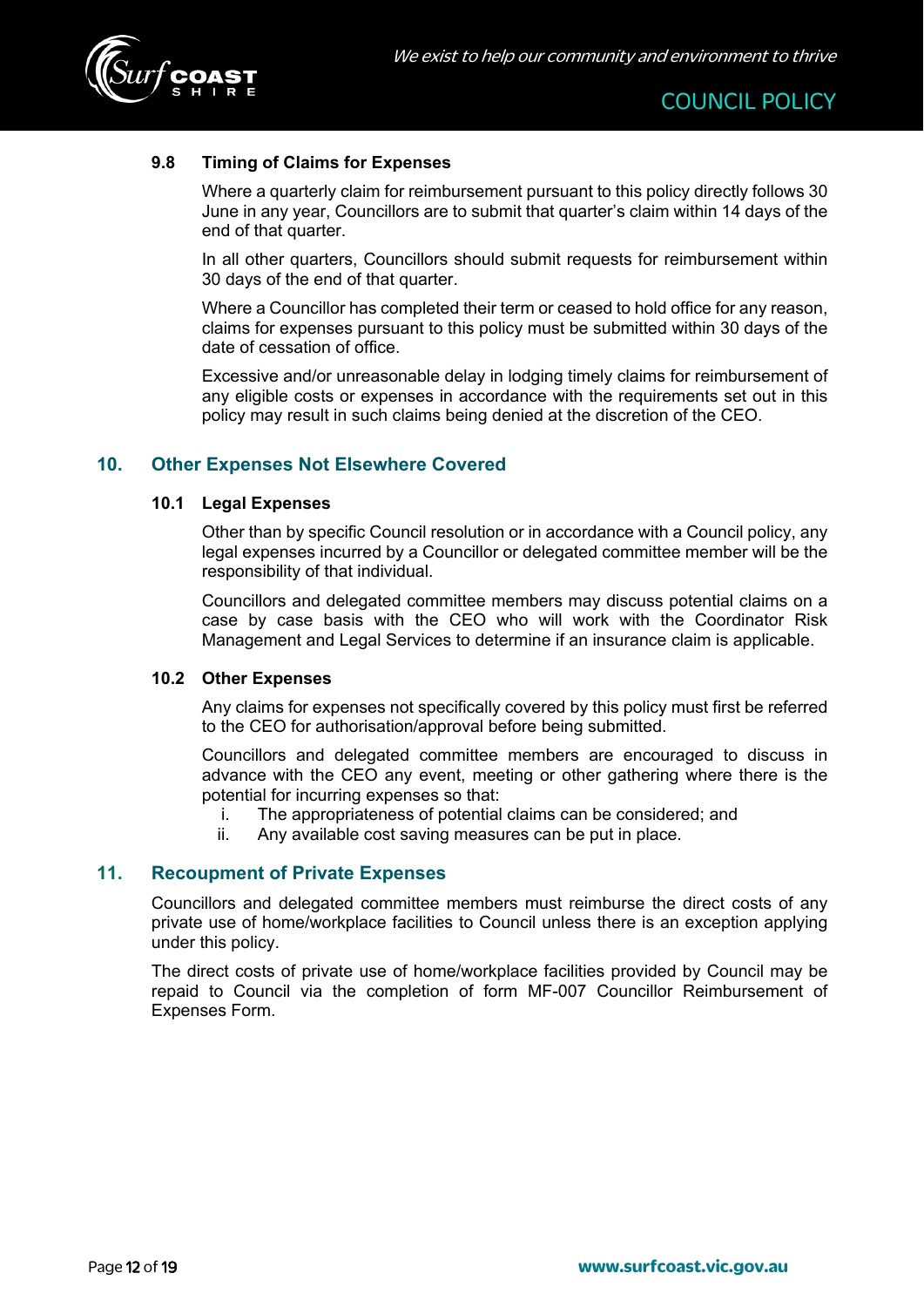

### **12. Audit and Reporting**

Councillor and delegated committee member expenses are subject to audit by the Victorian Auditor General, the Victorian Local Government Inspectorate and Council's internal auditor, and are reported to the CEO, Council's Audit & Risk Committee and quarterly at scheduled meetings of Council.

Any items considered to be in breach of the LG Act or this policy will be reported to the Surf Coast Shire Council's Audit & Risk Committee.

All payments made to Councillors during their elected term and falling within the terms of this policy may be publicly disclosed on Council's website.

#### **13. Consequences of Breach**

Any action by a Councillor or delegated committee member in relation to matters contained in this policy which breaches obligations under the LG Act or Councillor Code of Conduct, may result in action taken by Council pursuant to the LG Act and Code.

#### **14. Members of Council Committees**

Non-Councillor members of Surf Coast Shire Council Committees that are not delegated committees are not entitled to claim reimbursement of expenses incurred whilst exercising their duties as a committee member, unless specifically outlined in their contract with Council or the Terms or Deeds established for the committees. Exceptions may apply to individual cases where approved has been granted by the CEO.

#### **15. Related Legislation**

*Local Government Act 2020*, particularly sections 39 to 43 *Local Government Act 1989*. *Local Government (General) Regulations 2015*, Regulation 12 *Local Government (Planning and Reporting) Regulations 2014*, Regulation 14 *Carers Recognition Act 2012*, particularly section 4

#### **16. Related Policies, other Documents and Relevant Forms**

As well as directly related statutory obligations, Council has responsibilities under other documents such as:

- Council Media Policy
- Other Council policies and procedures
- Councillor Code of Conduct

Relevant Forms include:

- MF-001 Car Mileage Claim Form
- MF-002 Councillor Travel Claim Form
- MF-003 Councillor Application to Attend Training or Conference
- MF-004 Councillor Child and Special Care Reimbursement Form
- MF-007 Councillor Reimbursement of Expenses Form

## **17. Local Government Act 2020 Principles**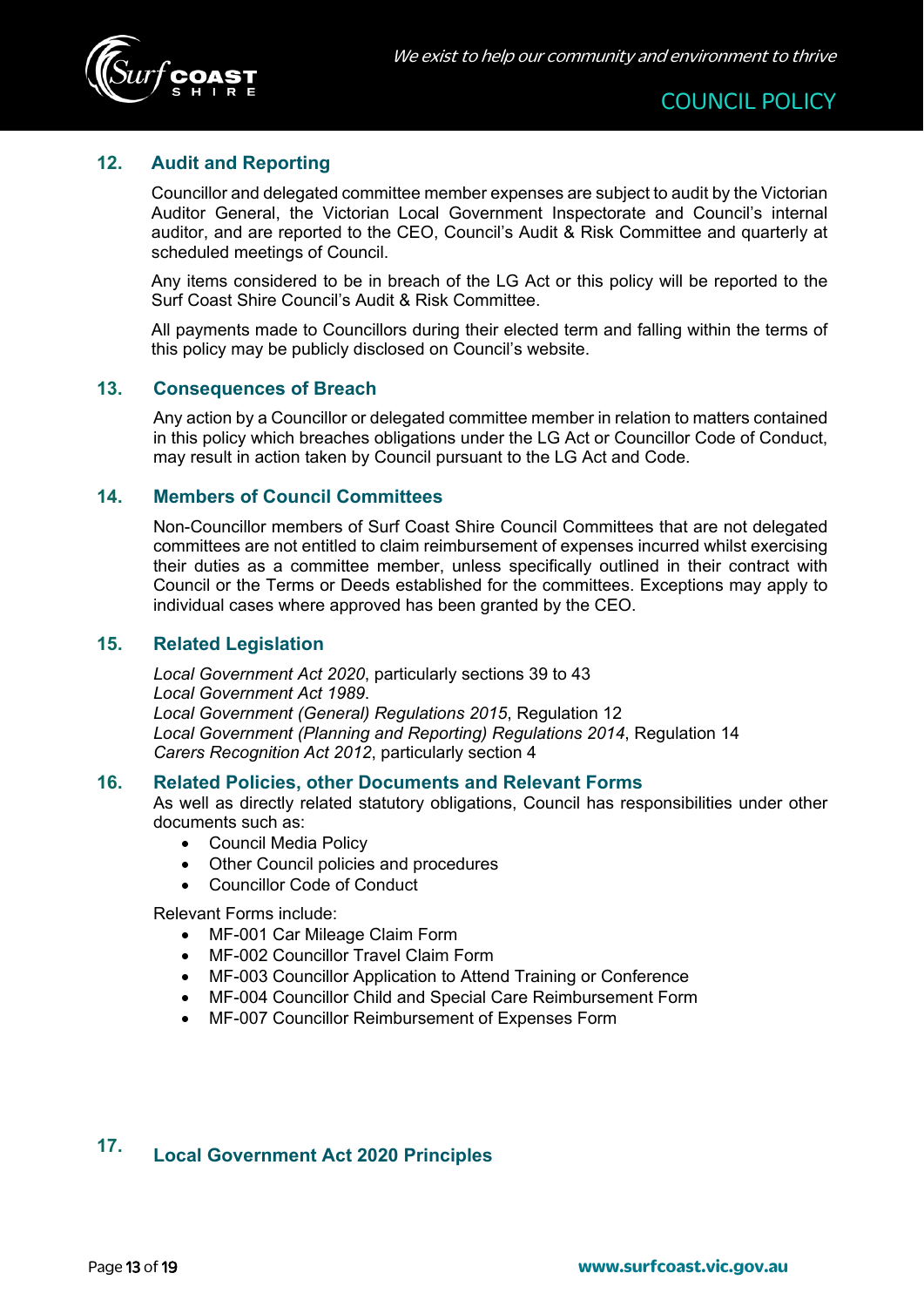

| <b>Principles</b>                                                                                               | <b>Applicable</b><br>to this<br>policy | If yes, provide details                                                                                                                                                                                                                                                                    |
|-----------------------------------------------------------------------------------------------------------------|----------------------------------------|--------------------------------------------------------------------------------------------------------------------------------------------------------------------------------------------------------------------------------------------------------------------------------------------|
| <b>Governance Principles</b><br>(Consideration of the Governance<br>Principles under s.9 of LGA 2020)           | Yes                                    | Applicable to section $9(2)(b)$ and<br>9(2)(g) of the Local Government<br>Act (LGA) 2020.<br>'Priority is given to achieving the<br>best outcomes for the municipal<br>community including future<br>generations' and 'The ongoing<br>financial viability of Council is to be<br>ensured'. |
| <b>Community Engagement</b><br>(Consideration of Community<br>Engagement Principles under s.56<br>LGA 2020)     | <b>No</b>                              |                                                                                                                                                                                                                                                                                            |
| <b>Public Transparency</b><br>(Consideration of Public<br>Transparency Principles under s.58<br>of LGA 2020)    | Yes                                    | Councillor expenses are published<br>on a quarterly basis to ensure the<br>information is transparent and<br>publicly accessible.                                                                                                                                                          |
| <b>Strategies and Plans</b><br>(Consideration of Strategic<br>Planning Principles under s.89 of<br>LGA 2020)    | <b>No</b>                              |                                                                                                                                                                                                                                                                                            |
| <b>Financial Management</b><br>(Consideration of Financial<br>Management Principles under<br>s.101 of LGA 2020) | Yes                                    | Accounts and records of financial<br>operations are kept.                                                                                                                                                                                                                                  |
| <b>Service Performance</b><br>(Consideration of Service<br>Performance Principles under<br>s.106 of LGA 2020)   | <b>No</b>                              |                                                                                                                                                                                                                                                                                            |

## **Appendix**

| <b>Definitions</b> |                       |                                                                                                                                                                                                     |
|--------------------|-----------------------|-----------------------------------------------------------------------------------------------------------------------------------------------------------------------------------------------------|
| (a)                | Refreshments          | Tea, coffee, non-alcoholic beverages, and a light meal such<br>as may be considered suitable for morning tea                                                                                        |
| (b)                | Meal                  | Council Meetings – Dinner in the form of a two course served<br>meal together with tea and coffee.                                                                                                  |
|                    |                       | Council Briefings – Lunch or dinner in the form of a one<br>course meal together with tea and coffee.                                                                                               |
| (c)                | Hospitality           | Refreshments, finger food or a meal of a reasonable and<br>appropriate standard, not including alcohol, except where<br>exemptions are made in this policy.                                         |
| (d)                | <b>Direct Benefit</b> | For the purpose of determining if there is a direct benefit for<br>the involvement of Council in assessing if a matter is Eligible<br>Council Business, the following criteria should be satisfied: |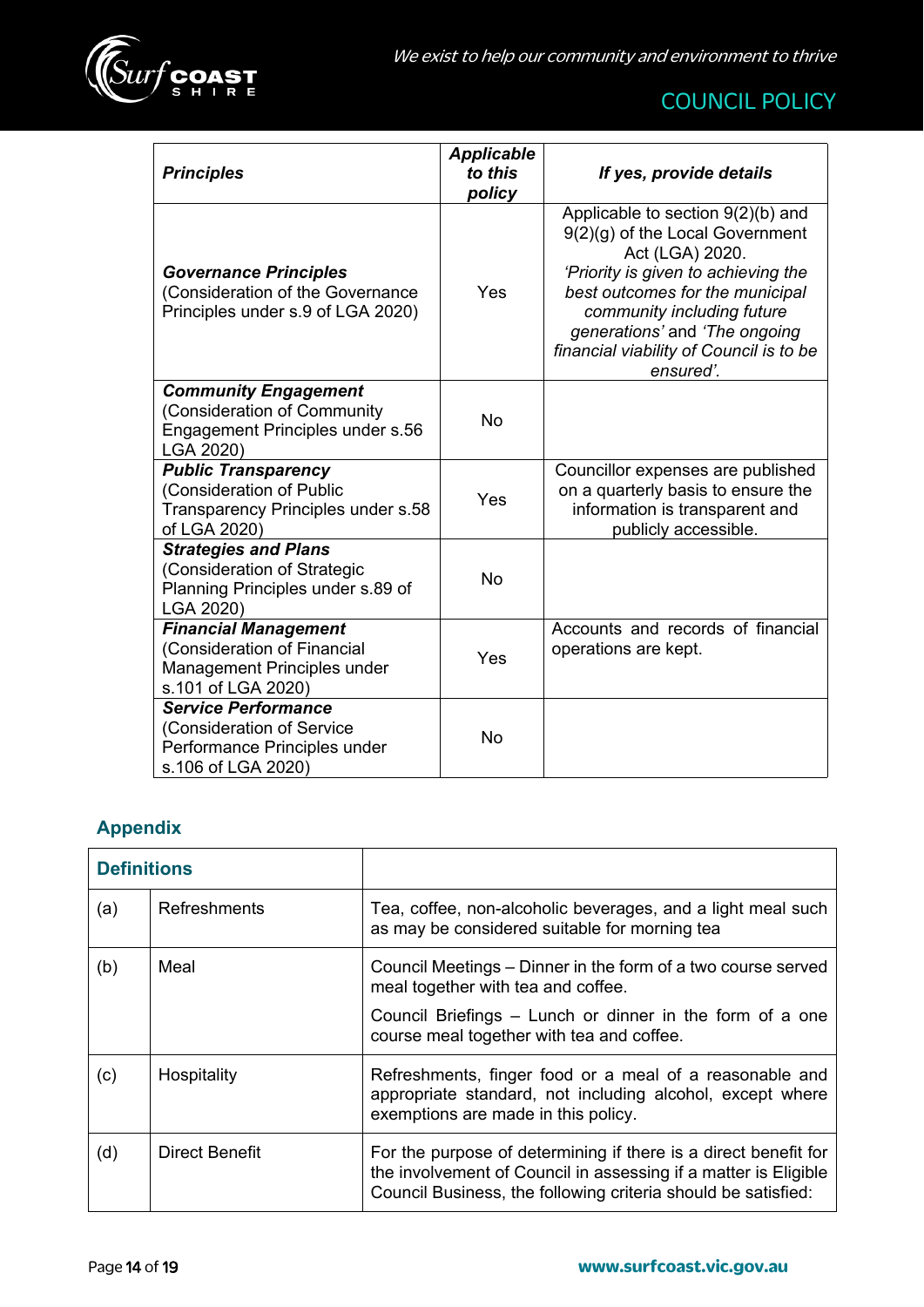|     |                                  | a. The Councillor is attending in their capacity as a<br>Councillor; and<br>b. The Councillor will be engaging with other attendees<br>at the event, in their capacity as a Councillor, to<br>promote Council interests.                                                                                                                                                                                                                                                                                                                                                                                                                                                                                                                                                                                                                                                                                                                                                                                                                                                                                                                                                                                                                                                                                                                                                                                                                                                                                                                                                                                                                |
|-----|----------------------------------|-----------------------------------------------------------------------------------------------------------------------------------------------------------------------------------------------------------------------------------------------------------------------------------------------------------------------------------------------------------------------------------------------------------------------------------------------------------------------------------------------------------------------------------------------------------------------------------------------------------------------------------------------------------------------------------------------------------------------------------------------------------------------------------------------------------------------------------------------------------------------------------------------------------------------------------------------------------------------------------------------------------------------------------------------------------------------------------------------------------------------------------------------------------------------------------------------------------------------------------------------------------------------------------------------------------------------------------------------------------------------------------------------------------------------------------------------------------------------------------------------------------------------------------------------------------------------------------------------------------------------------------------|
| (e) | <b>Eligible Council Business</b> | The following will be deemed to be Eligible Council Business:                                                                                                                                                                                                                                                                                                                                                                                                                                                                                                                                                                                                                                                                                                                                                                                                                                                                                                                                                                                                                                                                                                                                                                                                                                                                                                                                                                                                                                                                                                                                                                           |
|     |                                  | A. Council meetings and other meetings conducted<br>under the auspices of Council<br>B. Standing Committee or Advisory Committee meetings<br>of Council when the Councillor is the nominated<br>representative/substitute or otherwise by approval of<br>the Mayor<br>C. Regional meetings where the Councillor claiming<br>reimbursement is Council's endorsed representative<br>and travel is not paid/reimbursed by the regional<br>organisation or meeting convenor<br>D. Functions to which Councillors are invited by an<br>organisation and where there is a direct benefit for the<br>involvement of Council (attendance by partners will<br>not be paid for by Council).<br>E. Events where a Councillor is delivering a speech or<br>presentation on behalf of Council.<br>F. Travel by Councillors embarking on inspection of<br>issues raised by identified members of the community<br>within the Shire, which are considered reasonable<br>and necessary and where travel is within the Shire.<br>G. Meetings by Councillors at the request of identified<br>members of the community, as recorded<br>in.<br>Councillor's diaries, which are considered reasonable<br>and necessary for the performance of the Councillor's<br>duties and where travel is within the Shire;<br>H. Conferences and seminars approved in accordance<br>with this Policy.<br>Attendance at delegated committee meetings and<br>L.<br>travel or other out-of-pocket expenses (as outlined in<br>this policy) incurred whilst fulfilling the role of<br>delegated committee member.<br>Any claims for expense reimbursement related to matters |
|     |                                  | falling outside of this definition must be approved by the CEO.                                                                                                                                                                                                                                                                                                                                                                                                                                                                                                                                                                                                                                                                                                                                                                                                                                                                                                                                                                                                                                                                                                                                                                                                                                                                                                                                                                                                                                                                                                                                                                         |

## **Legislative Excerpts and Definitions**

| (f) | <b>Carers Recognition Act</b><br>2012 Section 4 | (1) For the purposes of this Act, a person is in a care<br>relationship if he or she provides another person, or receives<br>from another person, care because one of the persons in the<br>relationship- |
|-----|-------------------------------------------------|-----------------------------------------------------------------------------------------------------------------------------------------------------------------------------------------------------------|
|     |                                                 | (a) has a disability; or                                                                                                                                                                                  |
|     |                                                 | (b) is older; or                                                                                                                                                                                          |
|     |                                                 | (c) has a mental illness; or                                                                                                                                                                              |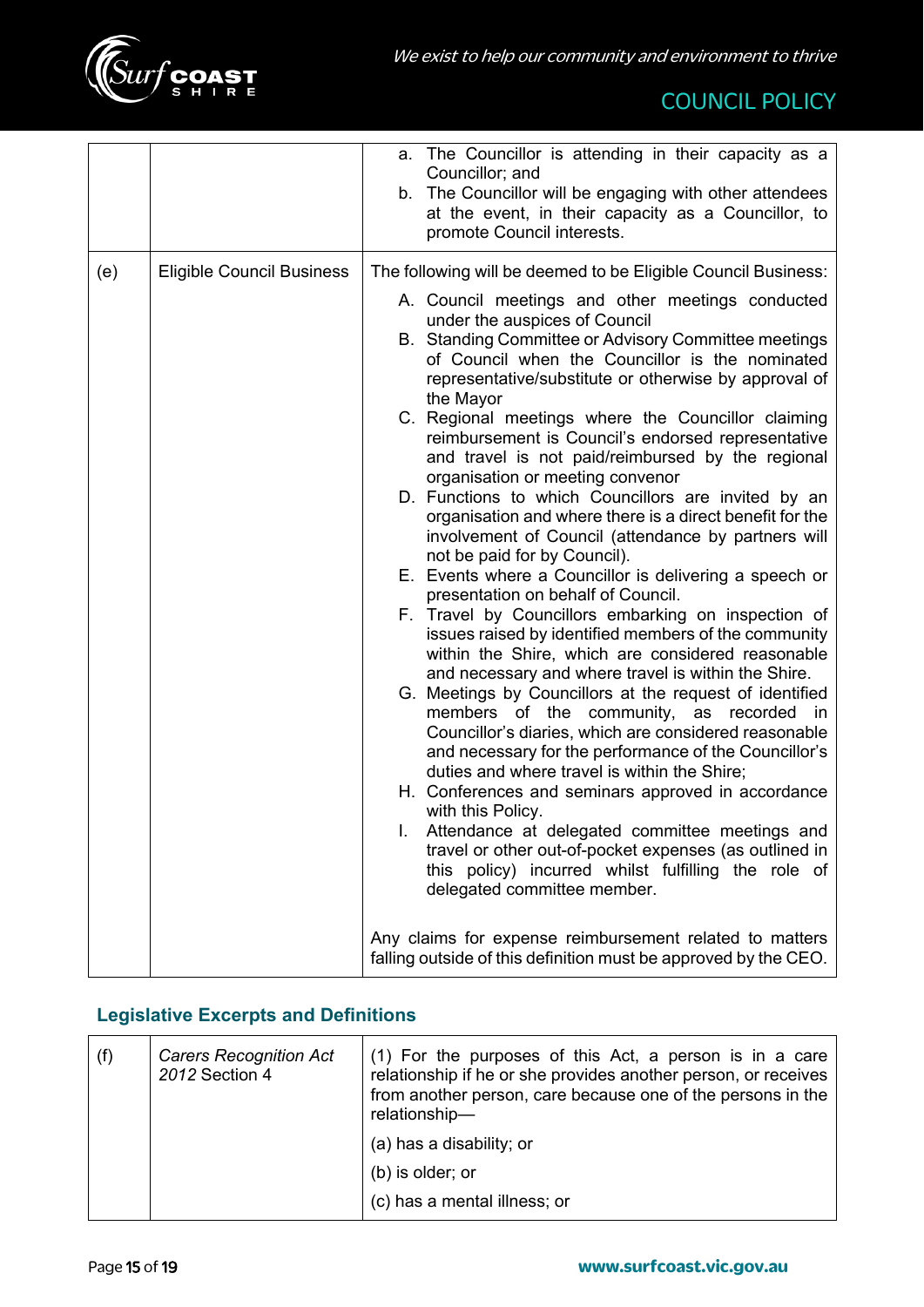

|     |                                                                  | (d) has an ongoing medical condition (including a terminal or<br>chronic illness or dementia).                                                                                                                               |  |
|-----|------------------------------------------------------------------|------------------------------------------------------------------------------------------------------------------------------------------------------------------------------------------------------------------------------|--|
|     |                                                                  | (2) Despite subsection (1), the following relationships are also<br>care relationships" "for the purposes of this Act-                                                                                                       |  |
|     |                                                                  | (a) a relationship where an individual has custody and<br>guardianship of a child under a permanent care order made<br>under Part 4.10 of the Children, Youth and Families Act<br>$2005$ ; and                               |  |
|     |                                                                  | (b) a relationship where a child is placed with an individual<br>who provides care to that child under a child care agreement<br>made under Part 3.5 of the Children, Youth and Families<br><b>Act 2005</b> , and            |  |
|     |                                                                  | (c) a relationship where a child is placed with an individual<br>who provides care to that child under a protection order made<br>under Part 4.9 of the Children, Youth and Families Act<br>$2005$ .                         |  |
|     |                                                                  | (3) For the purposes of this Act, a person is not in a care<br>relationship with another person merely because he or she-                                                                                                    |  |
|     |                                                                  | (a) is the spouse, or the domestic partner within the meaning<br>of the Children, Youth and Families Act 2005, of the other<br>person; or                                                                                    |  |
|     |                                                                  | (b) is the parent, child or other relative of the other person; or                                                                                                                                                           |  |
|     |                                                                  | (c) lives with the other person.                                                                                                                                                                                             |  |
|     |                                                                  | (4) Despite anything to the contrary in this section, a person<br>is not in a care relationship for the purposes of this Act if he<br>or she provides care to another person-                                                |  |
|     |                                                                  | (a) under a contract of service or a contract for the provision<br>of services; or                                                                                                                                           |  |
|     |                                                                  | (b) under an employment contract; or                                                                                                                                                                                         |  |
|     |                                                                  | (c) in the course of doing voluntary work for a community<br>organisation; or                                                                                                                                                |  |
|     |                                                                  | (d) as part of the requirements of an education course or<br>training.                                                                                                                                                       |  |
|     |                                                                  | (5) A person described in subsection (1) or (2) may be in a<br>care relationship even if the person receives funding from<br>either the Commonwealth or State Government in relation to<br>carrying out the role of a carer. |  |
| (g) | LG Act section $28(2)(f)$                                        | (2) In performing the role of a Councillor, a Councillor must-                                                                                                                                                               |  |
|     | Role of a Councillor                                             | (f)comply with Council procedures<br>required<br>for<br>good<br>governance.                                                                                                                                                  |  |
| (h) | LG Act Section 40<br>Reimbursement of<br>expenses of Councillors | (1) A Council must reimburse a Councillor or a member of a<br>delegated committee for out-of-pocket expenses which the<br>Council is satisfied-                                                                              |  |
|     |                                                                  | (a) are bona fide expenses; and                                                                                                                                                                                              |  |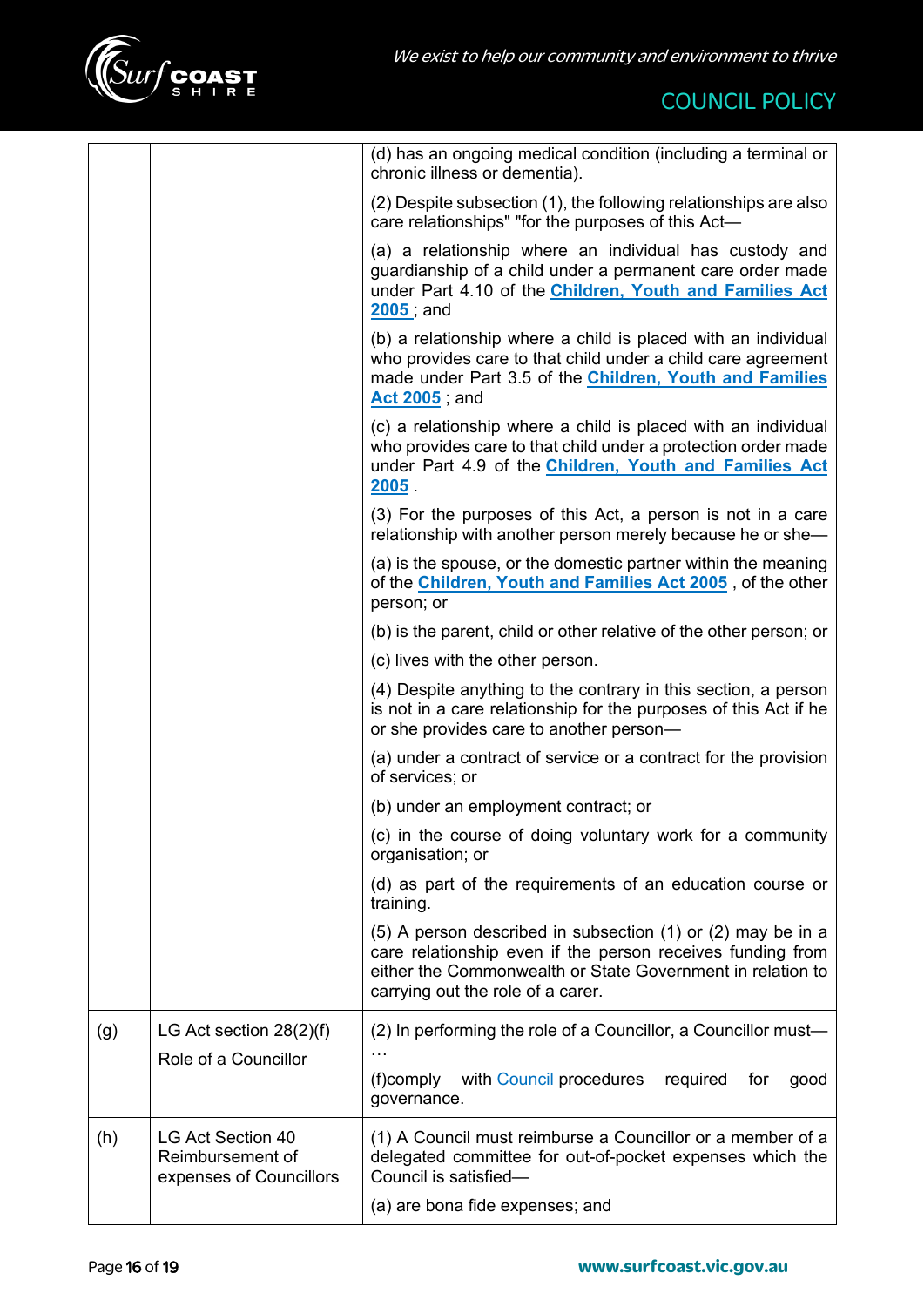

|     | and members of a<br>delegated committee.                                         | (b) have been reasonably incurred in the performance of the<br>role of Councillor or member of a delegated committee; and                                                                               |
|-----|----------------------------------------------------------------------------------|---------------------------------------------------------------------------------------------------------------------------------------------------------------------------------------------------------|
|     |                                                                                  | (c) are reasonably necessary for the Councillor or member of<br>a delegated committee to perform that role.                                                                                             |
|     |                                                                                  | (2) A Council must provide details of all reimbursements<br>under this section to the Audit and Risk Committee.                                                                                         |
| (i) | <b>LG Act Section 41</b><br>Council expenses policy                              | (1) A Council must adopt and maintain an expenses policy in<br>relation to the reimbursement of out-of-pocket expenses for<br>Councillors and members of delegated committees.                          |
|     |                                                                                  | (2) A policy adopted by Council under this section must—                                                                                                                                                |
|     |                                                                                  | (a) specify procedures to be followed in applying for<br>reimbursement and in reimbursing expenses; and                                                                                                 |
|     |                                                                                  | (b) comply with any requirements prescribed by the<br>regulations in relation to the reimbursement of expenses; and                                                                                     |
|     |                                                                                  | (c) provide for the reimbursement of child care costs where<br>the provision of child care is reasonably required for<br>a Councillor or member of a delegated committee to perform<br>their role; and  |
|     |                                                                                  | (d) have particular regard to expenses incurred by<br>a Councillor who is a carer in a care relationship within the<br>meaning of section 4 of the Carers Recognition Act 2012.                         |
|     |                                                                                  | (3) A Council must adopt the first expenses policy under this<br>section on or before 1 September 2020.                                                                                                 |
|     |                                                                                  | (4) Until a Council adopts a policy under this section, the<br>policy adopted by the Council under section 75B of the Local<br>Government Act 1989 applies as if it had been adopted under<br>this Act. |
| (j) | <b>LG Act Section 42</b><br><b>Resources and facilities</b><br>for The Mayor and | (1) A Council must make available to the Mayor and the<br>Councillors the resources and facilities reasonably necessary<br>to enable them to effectively perform their role.                            |
|     | Councillors                                                                      | (2) Without limiting the generality of subsection<br>(1),<br>a Council must-                                                                                                                            |
|     |                                                                                  | (a) consider the support that may be required by a Mayor,<br>Deputy Mayor or Councillor because of a disability; and                                                                                    |
|     |                                                                                  | (b) have particular regard to the support that may be required<br>by a Councillor who is a carer in a care relationship within the<br>meaning of section 4 of the Carers Recognition Act 2012.          |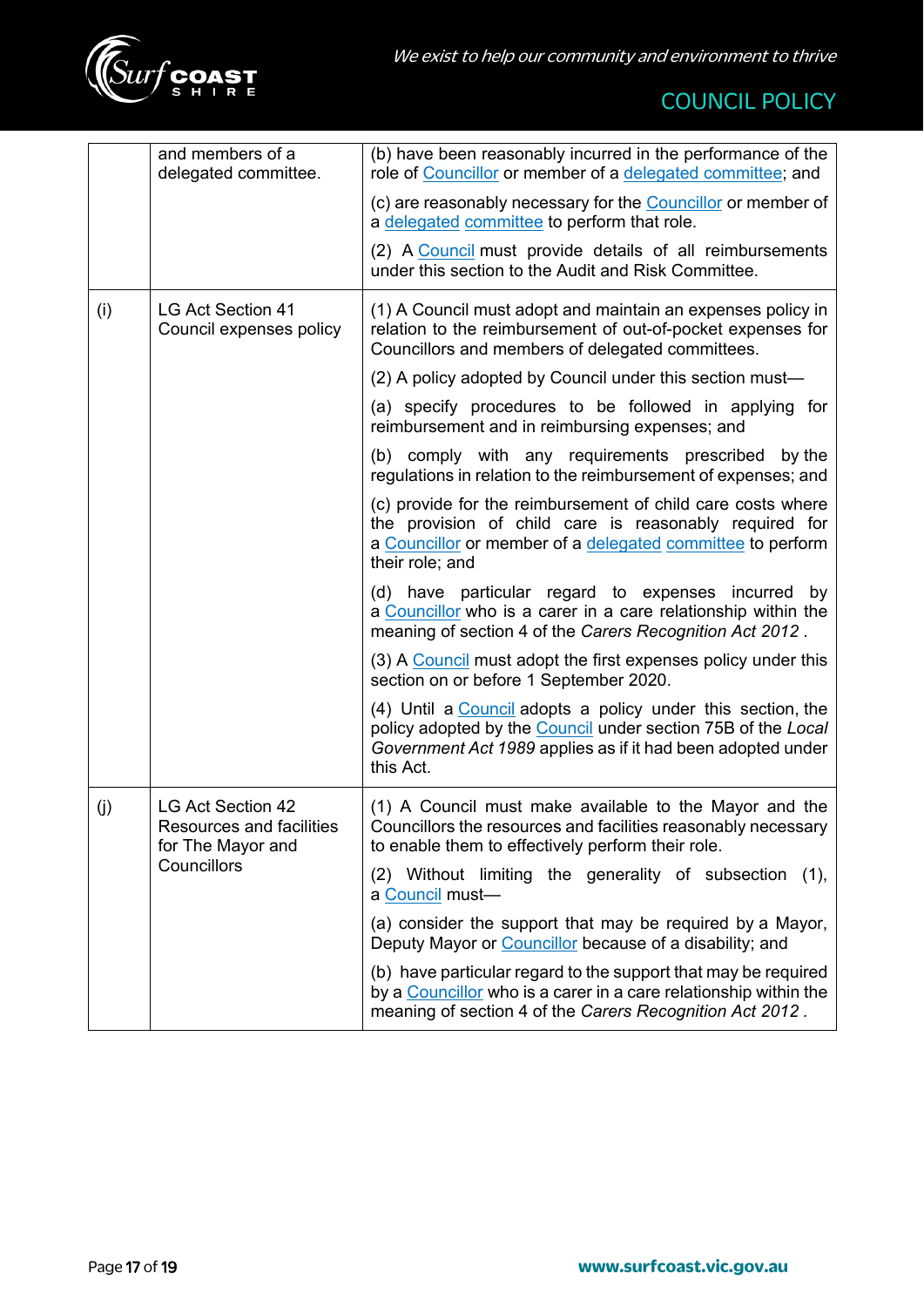

| (k) | LG Act Section 28 Role<br>of a Councillor                               | (1) The role of every Councillor is-                                                                                                                                                                                                                             |
|-----|-------------------------------------------------------------------------|------------------------------------------------------------------------------------------------------------------------------------------------------------------------------------------------------------------------------------------------------------------|
|     |                                                                         | (a) to participate in the decision making of the Council; and                                                                                                                                                                                                    |
|     |                                                                         | (b) to represent the interests of the municipal community in<br>that decision making; and                                                                                                                                                                        |
|     |                                                                         | (c) to contribute to the strategic direction of the Council<br>through the development and review of key strategic<br>documents of the Council, including the Council Plan.                                                                                      |
|     |                                                                         | n performing the role of a Councillor, a Councillor must-                                                                                                                                                                                                        |
|     |                                                                         | (a) consider the diversity of interests and needs of<br>the municipal community; and                                                                                                                                                                             |
|     |                                                                         | (b) support the role of the Council; and                                                                                                                                                                                                                         |
|     |                                                                         | (c) acknowledge and support the role of the Mayor; and                                                                                                                                                                                                           |
|     |                                                                         | (d) act lawfully and in accordance with the oath or affirmation<br>of office; and                                                                                                                                                                                |
|     |                                                                         | (e) act in accordance with the standards of conduct; and                                                                                                                                                                                                         |
|     |                                                                         | (f) comply with Council procedures required for good<br>governance.                                                                                                                                                                                              |
|     |                                                                         | (3) The role of a Councillor does not include the performance<br>of any responsibilities or functions of the Chief Executive<br>Officer.                                                                                                                         |
|     |                                                                         |                                                                                                                                                                                                                                                                  |
| (1) | LG Act Section 123                                                      | (1) delegated committee must not misuse their position—                                                                                                                                                                                                          |
|     | Misuse of position                                                      | (a) to gain or attempt to gain, directly or indirectly, an<br>advantage for themselves or for any other person;                                                                                                                                                  |
|     |                                                                         | (2) An offence against subsection (1) is an indictable offence.                                                                                                                                                                                                  |
|     |                                                                         | (3) For the purposes of this section, circumstances involving<br>the misuse of a position by a person who is, or has been, a<br>Councillor or member of a delegated committee include—                                                                           |
|     |                                                                         | (e) using public funds or resources in a manner that is<br>improper or unauthorised;                                                                                                                                                                             |
| (m) | <b>Local Government</b><br>(General) Regulations<br>2015, Regulation 12 | For the purposes of section 222 of the Act, the following are<br>prescribed documents if they are not published on the<br>Internet website of the Council-                                                                                                       |
|     | Documents to be made<br>available for public<br>inspection              | (a) a document containing details of overseas or interstate<br>travel (other than interstate travel by land for less than 3 days)<br>undertaken in an official capacity by any Councillor or<br>member of Council staff in the previous 12 months,<br>including- |
|     |                                                                         | (i) the name of the Councillor or member of Council staff; and                                                                                                                                                                                                   |
|     |                                                                         | (ii) the dates on which the travel began and ended; and                                                                                                                                                                                                          |
|     |                                                                         | (iii) the destination of the travel; and                                                                                                                                                                                                                         |
|     |                                                                         | (iv) the purpose of the travel; and                                                                                                                                                                                                                              |